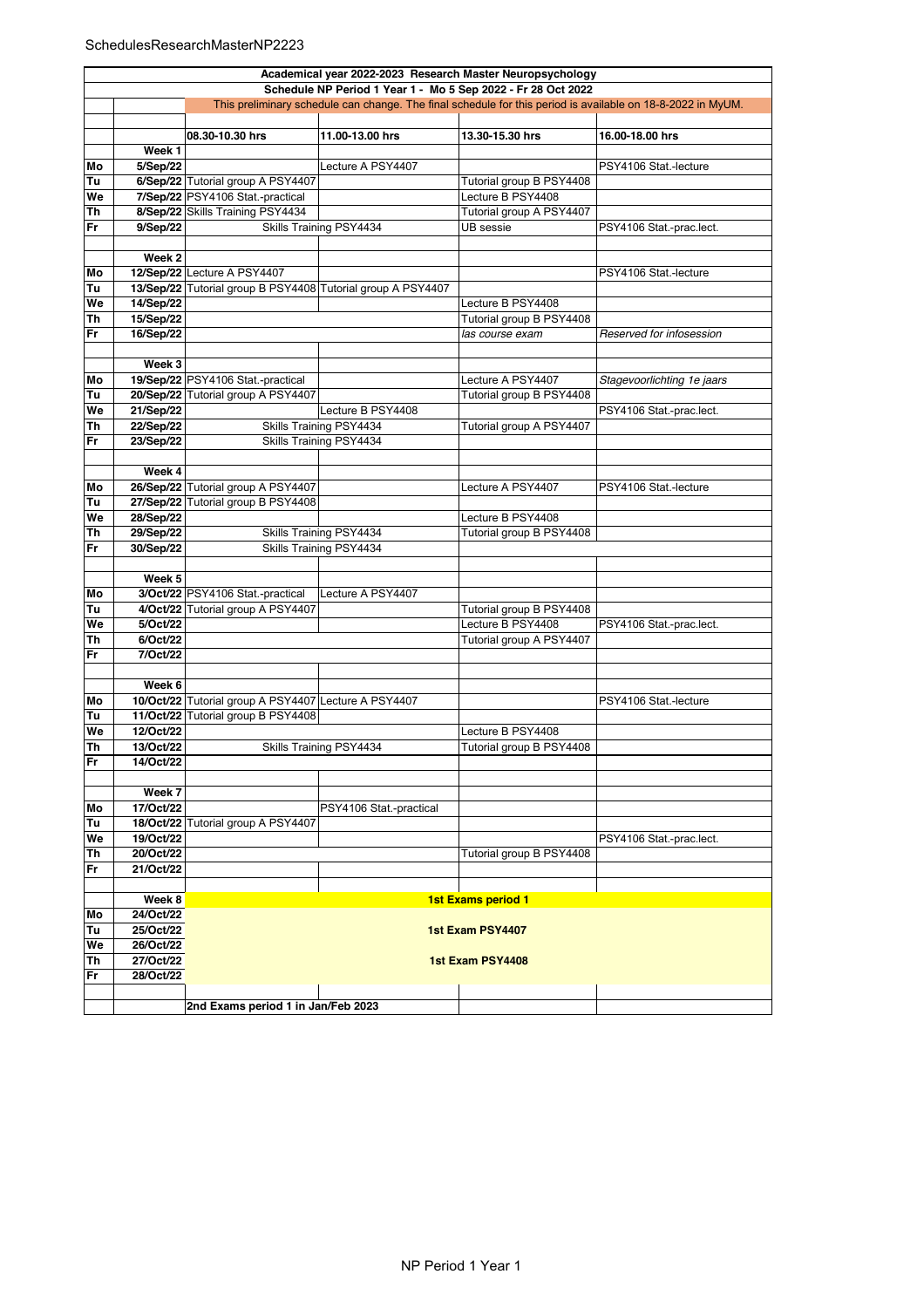|           | Academical year 2022-2023 Research Master Neuropsychology                                                                                                                     |                                   |                          |                                       |                          |  |  |
|-----------|-------------------------------------------------------------------------------------------------------------------------------------------------------------------------------|-----------------------------------|--------------------------|---------------------------------------|--------------------------|--|--|
|           | Schedule NP Period 2 Year 1 - Mo 31 Oct 2022 - Fr 23 Dec 2022<br>This preliminary schedule can change. The final schedule for this period is available on 13-10-2022 in MyUM. |                                   |                          |                                       |                          |  |  |
|           |                                                                                                                                                                               |                                   |                          |                                       |                          |  |  |
|           |                                                                                                                                                                               | 08.30-10.30 hrs                   | 11.00-13.00 hrs          | 13.30-15.30 hrs                       | 16.00-18.00 hrs          |  |  |
|           | Week <sub>1</sub>                                                                                                                                                             |                                   |                          |                                       |                          |  |  |
| Mo        | 31/Oct/22                                                                                                                                                                     |                                   |                          | Lecture A PSY4409 / Lecture B PSY4416 |                          |  |  |
|           |                                                                                                                                                                               |                                   |                          |                                       |                          |  |  |
| Tu        | 1/Nov/22                                                                                                                                                                      |                                   | Tutorial group A PSY4409 |                                       | Tutorial group B PSY4416 |  |  |
| We        | 2/Nov/22                                                                                                                                                                      |                                   |                          |                                       | PSY4106 Stat.-lecture    |  |  |
| <b>Th</b> | 3/Nov/22                                                                                                                                                                      |                                   | Skills Training PSY4433  |                                       | Tutorial group A PSY4409 |  |  |
| <b>Fr</b> | 4/Nov/22                                                                                                                                                                      |                                   |                          |                                       |                          |  |  |
|           |                                                                                                                                                                               |                                   |                          |                                       |                          |  |  |
|           | Week 2                                                                                                                                                                        |                                   |                          |                                       |                          |  |  |
| Mo        |                                                                                                                                                                               | 7/Nov/22 PSY4106 Stat.-practical  |                          | Lecture A PSY4409                     |                          |  |  |
| Tu        | 8/Nov/22                                                                                                                                                                      |                                   | Tutorial group B PSY4416 |                                       | Tutorial group A PSY4409 |  |  |
| We        | 9/Nov/22                                                                                                                                                                      |                                   |                          | Lecture B PSY4416                     | PSY4106 Stat -prac.lect. |  |  |
| Th        | 10/Nov/22                                                                                                                                                                     |                                   | Skills Training PSY4433  |                                       | Tutorial group B PSY4416 |  |  |
| <b>Fr</b> | 11/Nov/22                                                                                                                                                                     |                                   |                          |                                       |                          |  |  |
|           |                                                                                                                                                                               |                                   |                          |                                       |                          |  |  |
|           | Week 3                                                                                                                                                                        |                                   |                          |                                       |                          |  |  |
| Mo        | 14/Nov/22                                                                                                                                                                     |                                   |                          | Lecture A PSY4409                     | PSY4106 Stat.-lecture    |  |  |
| Tu        | 15/Nov/22                                                                                                                                                                     |                                   | Tutorial group A PSY4409 |                                       | Tutorial group B PSY4416 |  |  |
| We        | 16/Nov/22                                                                                                                                                                     |                                   |                          | Lecture B PSY4416                     |                          |  |  |
| Th        | 17/Nov/22                                                                                                                                                                     |                                   | Skills Training PSY4433  |                                       | Tutorial group A PSY4409 |  |  |
| <b>Fr</b> | 18/Nov/22                                                                                                                                                                     |                                   |                          |                                       |                          |  |  |
|           |                                                                                                                                                                               |                                   |                          |                                       |                          |  |  |
|           | Week 4                                                                                                                                                                        |                                   |                          |                                       |                          |  |  |
| Mo        |                                                                                                                                                                               | 21/Nov/22 PSY4106 Stat.-practical |                          |                                       | Lecture A PSY4409        |  |  |
| Tu        | 22/Nov/22                                                                                                                                                                     |                                   | Tutorial group B PSY4416 |                                       | Tutorial group A PSY4409 |  |  |
| We        |                                                                                                                                                                               | 23/Nov/22 Lecture B PSY4416       |                          |                                       | PSY4106 Stat -prac.lect. |  |  |
| <b>Th</b> | 24/Nov/22                                                                                                                                                                     |                                   | Skills Training PSY4433  |                                       | Tutorial group B PSY4416 |  |  |
| <b>Fr</b> | 25/Nov/22                                                                                                                                                                     |                                   |                          |                                       |                          |  |  |
|           |                                                                                                                                                                               |                                   |                          |                                       |                          |  |  |
|           | Week 5                                                                                                                                                                        |                                   |                          |                                       |                          |  |  |
| Mo        | 28/Nov/22                                                                                                                                                                     |                                   |                          | Lecture A PSY4409                     |                          |  |  |
| Tu        | 29/Nov/22                                                                                                                                                                     |                                   | Tutorial group A PSY4409 |                                       | Tutorial group B PSY4416 |  |  |
| We        | 30/Nov/22                                                                                                                                                                     |                                   |                          | Lecture B PSY4416                     | PSY4106 Stat.-prac.lect. |  |  |
| Th        | 1/Dec/22                                                                                                                                                                      |                                   | Skills Training PSY4433  |                                       | Tutorial group A PSY4409 |  |  |
| <b>Fr</b> | 2/Dec/22                                                                                                                                                                      |                                   |                          |                                       |                          |  |  |
|           |                                                                                                                                                                               |                                   |                          |                                       |                          |  |  |
|           | Week 6                                                                                                                                                                        |                                   |                          |                                       |                          |  |  |
| Мo        | 5/Dec/22                                                                                                                                                                      |                                   |                          | Lecture A PSY4409                     |                          |  |  |
| Tu        | 6/Dec/22                                                                                                                                                                      |                                   | Tutorial group B PSY4416 |                                       | Tutorial group A PSY4409 |  |  |
| We        | 7/Dec/22                                                                                                                                                                      |                                   |                          | Lecture B PSY4416                     |                          |  |  |
| Th        | 8/Dec/22                                                                                                                                                                      |                                   | Skills Training PSY4433  |                                       | Tutorial group B PSY4416 |  |  |
| Fr        | 9/Dec/22                                                                                                                                                                      |                                   |                          |                                       |                          |  |  |
|           |                                                                                                                                                                               |                                   |                          |                                       |                          |  |  |
|           | Week 7                                                                                                                                                                        |                                   |                          |                                       |                          |  |  |
|           | 12/Dec/22                                                                                                                                                                     |                                   |                          |                                       |                          |  |  |
| Mo        |                                                                                                                                                                               |                                   |                          |                                       |                          |  |  |
| Tu        | 13/Dec/22                                                                                                                                                                     |                                   | Tutorial group A PSY4409 |                                       |                          |  |  |
| We        | 14/Dec/22                                                                                                                                                                     |                                   |                          |                                       | PSY4106 Stat.-Quest.hour |  |  |
| Th        | 15/Dec/22                                                                                                                                                                     |                                   |                          |                                       | Tutorial group B PSY4416 |  |  |
| Fr        | 16/Dec/22                                                                                                                                                                     |                                   |                          |                                       |                          |  |  |
|           |                                                                                                                                                                               |                                   |                          |                                       |                          |  |  |
|           | Week 8                                                                                                                                                                        |                                   |                          | <b>1st Exams period 2</b>             |                          |  |  |
| Mo        | 19/Dec/22                                                                                                                                                                     |                                   |                          | 1st Exam PSY4409                      |                          |  |  |
| Tu        | 20/Dec/22                                                                                                                                                                     |                                   |                          |                                       |                          |  |  |
| We        | 21/Dec/22                                                                                                                                                                     |                                   |                          | 1st Exam PSY4416                      |                          |  |  |
| <b>Th</b> | 22/Dec/22                                                                                                                                                                     |                                   |                          | 1st Exam PSY4106                      |                          |  |  |
| Fr        | 23/Dec/22                                                                                                                                                                     |                                   |                          |                                       |                          |  |  |
|           |                                                                                                                                                                               |                                   |                          |                                       |                          |  |  |
|           |                                                                                                                                                                               | 2nd Exams period 2 in Febr. 2023  |                          |                                       |                          |  |  |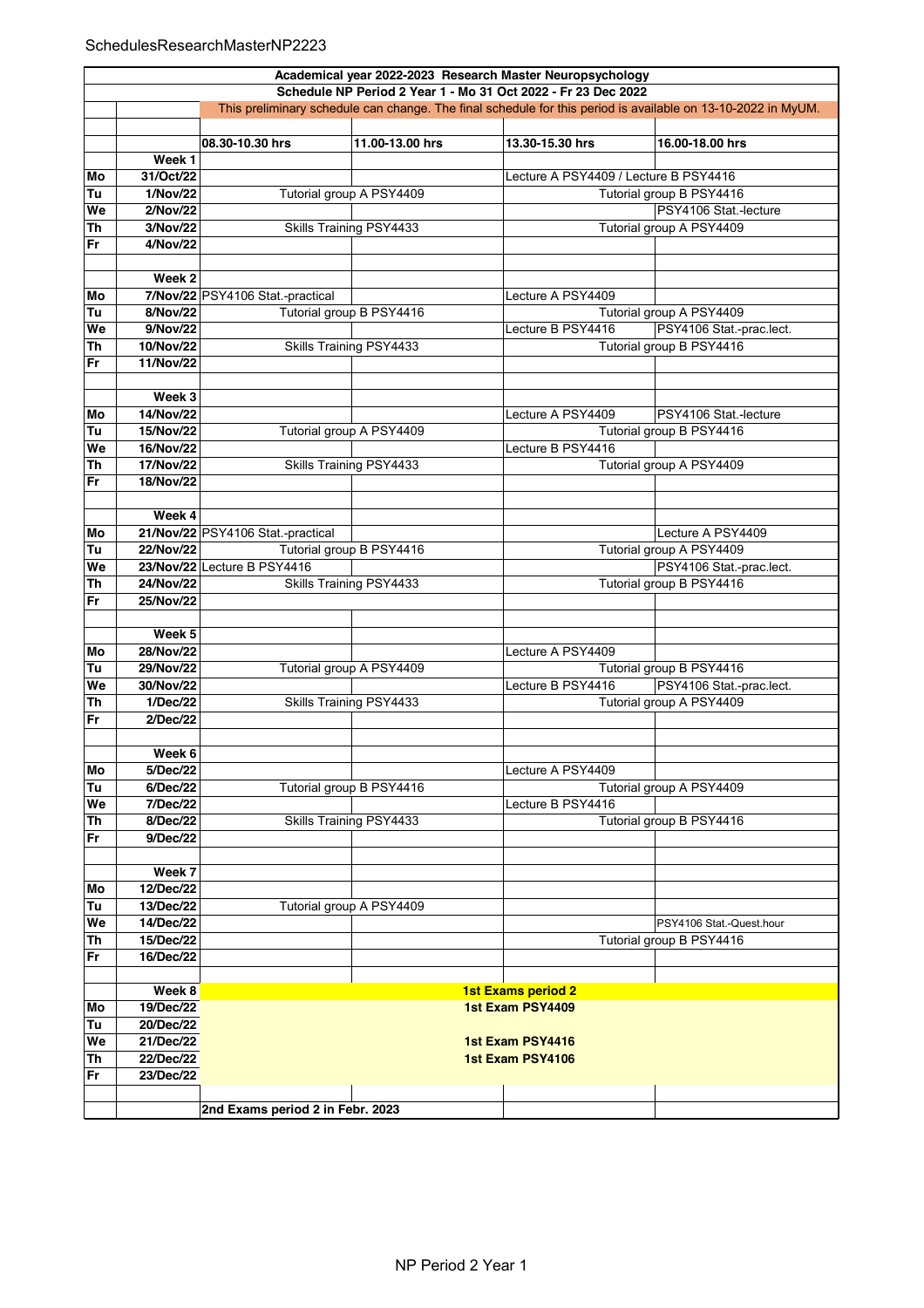## SchedulesResearchMasterNP2223

|           | Academical year 2022-2023 Research Master Neuropsychology                                                    |                                       |                                             |                          |                       |  |  |  |
|-----------|--------------------------------------------------------------------------------------------------------------|---------------------------------------|---------------------------------------------|--------------------------|-----------------------|--|--|--|
|           | Schedule NP Period 3 Year 1 - Mo 9 Jan 2023 - Fr 03 Feb 2023                                                 |                                       |                                             |                          |                       |  |  |  |
|           | This preliminary schedule can change. The final schedule for this period is available on 15-12-2022 in MyUM. |                                       |                                             |                          |                       |  |  |  |
|           |                                                                                                              |                                       |                                             |                          |                       |  |  |  |
|           |                                                                                                              | 08.30-10.30 hrs                       | 11.00-13.00 hrs                             | 13.30-15.30 hrs          | 16.00-18.00 hrs       |  |  |  |
|           | Week <sub>1</sub>                                                                                            |                                       |                                             |                          |                       |  |  |  |
| Mo        | 9/Jan/23                                                                                                     |                                       |                                             |                          |                       |  |  |  |
| Tu        | 10/Jan/23                                                                                                    | Core Course PSY4411                   | Core Course PSY4411                         |                          |                       |  |  |  |
| We        | 11/Jan/23                                                                                                    |                                       | <b>SCED</b>                                 | Reserved for infosession |                       |  |  |  |
| Th        | 12/Jan/23                                                                                                    | PSY4411 Lecture                       | Core Course PSY4411                         | Core Course PSY4411      |                       |  |  |  |
| <b>Fr</b> |                                                                                                              | 13/Jan/23 Skills Train, PSY4108       |                                             | Collog.Lect.PSY4100      |                       |  |  |  |
|           |                                                                                                              |                                       |                                             |                          |                       |  |  |  |
|           | Week 2                                                                                                       |                                       |                                             |                          |                       |  |  |  |
| Mo        | 16/Jan/23                                                                                                    |                                       |                                             |                          |                       |  |  |  |
| Tu        | 17/Jan/23                                                                                                    | Core Course PSY4411                   | Core Course PSY4411                         |                          |                       |  |  |  |
| We        | 18/Jan/23                                                                                                    |                                       |                                             |                          |                       |  |  |  |
| Th        | 19/Jan/23                                                                                                    |                                       | Core Course PSY4411                         | Core Course PSY4411      |                       |  |  |  |
| <b>Fr</b> | 20/Jan/23                                                                                                    | Skills Train. PSY4108                 |                                             |                          |                       |  |  |  |
|           |                                                                                                              |                                       |                                             |                          |                       |  |  |  |
|           | Week 3                                                                                                       |                                       |                                             |                          |                       |  |  |  |
| Mo        | 23/Jan/23                                                                                                    |                                       |                                             |                          |                       |  |  |  |
| Tu        | 24/Jan/23                                                                                                    | Core Course PSY4411                   | Core Course PSY4411                         |                          |                       |  |  |  |
| We        | 25/Jan/23                                                                                                    |                                       |                                             |                          |                       |  |  |  |
| Th        | 26/Jan/23                                                                                                    |                                       | C. Course PSY4411 8.30-11.30 en 12.00-15.00 |                          |                       |  |  |  |
| Fr        | 27/Jan/23                                                                                                    |                                       | Skills Train. PSY4108                       | Collog.Lect.PSY4100      | Skills Train. PSY4108 |  |  |  |
|           |                                                                                                              |                                       |                                             |                          |                       |  |  |  |
|           | Week 4                                                                                                       | 2nd Exams period 1/1st Exams period 3 |                                             |                          |                       |  |  |  |
| Mo        | 30/Jan/23                                                                                                    | 2nd Exam PSY4408                      |                                             |                          |                       |  |  |  |
| Tu        | 31/Jan/23                                                                                                    | 2nd Exam PSY4407                      |                                             |                          |                       |  |  |  |
| We        | 1/Feb/23                                                                                                     | Skills Train, PSY4108                 |                                             |                          |                       |  |  |  |
| Th        | 2/Feb/23                                                                                                     | 1st Exam PSY4108                      |                                             |                          |                       |  |  |  |
| <b>Fr</b> | 3/Feb/23                                                                                                     |                                       |                                             |                          |                       |  |  |  |
|           |                                                                                                              |                                       |                                             |                          |                       |  |  |  |
|           |                                                                                                              | 2nd exams Period 3 in Apr. 2023       |                                             |                          |                       |  |  |  |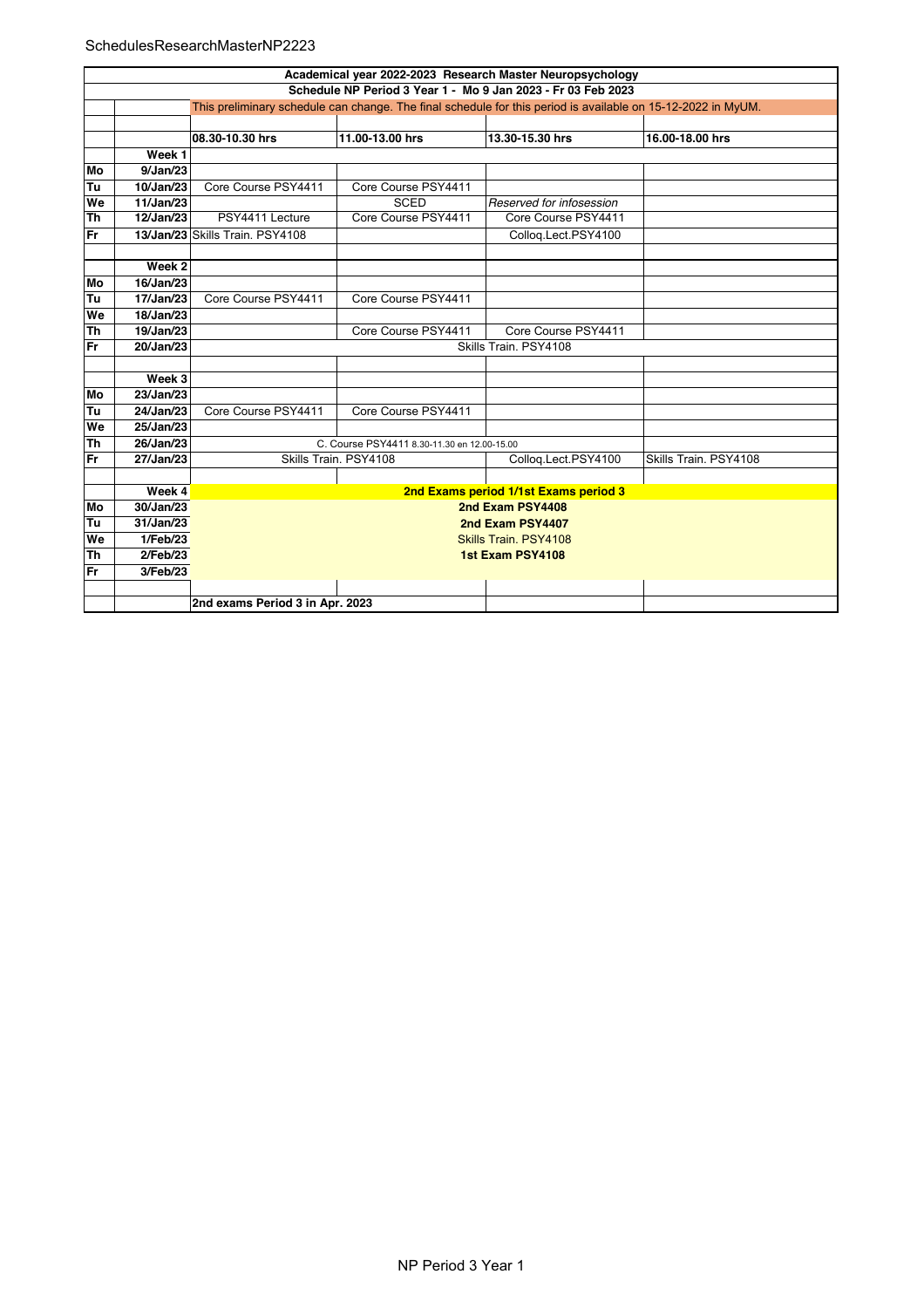|          | Academical year 2022-2023 Research Master Neuropsychology                                                    |                                         |                                              |                     |                                               |  |  |  |
|----------|--------------------------------------------------------------------------------------------------------------|-----------------------------------------|----------------------------------------------|---------------------|-----------------------------------------------|--|--|--|
|          | Schedule NP Period 4 Year 1 - Mo 06 Feb 2023 - Fr 7 Apr 2023                                                 |                                         |                                              |                     |                                               |  |  |  |
|          | This preliminary schedule can change. The final schedule for this period is available on 19-01-2023 in MyUM. |                                         |                                              |                     |                                               |  |  |  |
|          |                                                                                                              |                                         |                                              |                     |                                               |  |  |  |
|          |                                                                                                              | 08.30-10.30 hrs                         | 11.00-13.00 hrs                              | 13.30-15.30 hrs     | 16.00-18.00 hrs                               |  |  |  |
|          | Week 1                                                                                                       |                                         |                                              |                     |                                               |  |  |  |
| Mo       | 6/Feb/23                                                                                                     |                                         | Core Course PSY4417                          |                     |                                               |  |  |  |
| Tu       | 7/Feb/23                                                                                                     |                                         | PSY4435: openingslectul PSY4435: scannexus?  |                     |                                               |  |  |  |
| We       | 8/Feb/23                                                                                                     |                                         | PSY4435 Workshop                             |                     |                                               |  |  |  |
| Th       | 9/Feb/23                                                                                                     | Core Course PSY4417                     |                                              |                     | PSY4435 Workshop                              |  |  |  |
| Fr       |                                                                                                              | 10/Feb/23 PSY4435 Workshop              |                                              | Colloq.Lect.PSY4100 |                                               |  |  |  |
|          |                                                                                                              |                                         |                                              |                     |                                               |  |  |  |
|          | Week 2                                                                                                       |                                         |                                              |                     |                                               |  |  |  |
| Mo       | 13/Feb/23                                                                                                    |                                         | Core Course PSY4417                          |                     | PSY4107 Stat.-lecture                         |  |  |  |
| Tu       | 14/Feb/23                                                                                                    |                                         | PSY4435 Workshop                             |                     |                                               |  |  |  |
| We       |                                                                                                              | 15/Feb/23 PSY4435 Workshop              | PSY4107 Stat.-practical   PSY4107 self study |                     |                                               |  |  |  |
| Th       | 16/Feb/23                                                                                                    | PSY4435 Workshop                        |                                              |                     | Core Course PSY4417                           |  |  |  |
| Fr       | 17/Feb/23                                                                                                    |                                         |                                              |                     | Colloq.Lect.PSY4100  PSY4107 Stat.-prac.lect. |  |  |  |
|          |                                                                                                              |                                         |                                              |                     |                                               |  |  |  |
|          | Week 3                                                                                                       |                                         |                                              |                     |                                               |  |  |  |
| Mo       | 20/Feb/23                                                                                                    |                                         | Week 3 Carnival Break - No lessons           |                     |                                               |  |  |  |
| Tu<br>We | 21/Feb/23<br>22/Feb/23                                                                                       |                                         |                                              |                     |                                               |  |  |  |
| Th       | 23/Feb/23                                                                                                    |                                         |                                              |                     |                                               |  |  |  |
|          |                                                                                                              |                                         |                                              |                     |                                               |  |  |  |
| Fr       | 24/Feb/23                                                                                                    |                                         |                                              |                     |                                               |  |  |  |
|          | Week 4                                                                                                       |                                         |                                              |                     |                                               |  |  |  |
| Mo       | 27/Feb/23                                                                                                    |                                         | Core Course PSY4417                          |                     | PSY4107 Stat.-lecture                         |  |  |  |
| Tu       | 28/Feb/23                                                                                                    | 2nd Exam PSY4409 9.00-12.00             |                                              |                     | PSY4435 Workshop                              |  |  |  |
| We       | 1/Mar/23                                                                                                     |                                         | PSY4107 Stat.-practical   PSY4107 self study |                     | PSY4107 Stat.-prac.lect.                      |  |  |  |
| Th       | 2/Mar/23                                                                                                     | 2nd Exam PSY4106 09.00-12.00            |                                              |                     |                                               |  |  |  |
| Fr       | 3/Mar/23                                                                                                     | 2nd Exam PSY4416 09.00-12.00            |                                              |                     | Core Course PSY4417                           |  |  |  |
|          |                                                                                                              |                                         |                                              |                     |                                               |  |  |  |
|          | Week 5                                                                                                       |                                         |                                              |                     |                                               |  |  |  |
| Mo       | 6/Mar/23                                                                                                     |                                         | Core Course PSY4417                          |                     | PSY4107 Stat.-lecture                         |  |  |  |
| Tu       | 7/Mar/23                                                                                                     |                                         | PSY4435 Workshop                             |                     | Core Course PSY4413                           |  |  |  |
| We       | 8/Mar/23                                                                                                     |                                         |                                              |                     |                                               |  |  |  |
| Th       | 9/Mar/23                                                                                                     | Core Course PSY4417                     |                                              |                     | Core Course PSY4413                           |  |  |  |
| Fr       | 10/Mar/23                                                                                                    |                                         |                                              | Colloq.Lect.PSY4100 |                                               |  |  |  |
|          |                                                                                                              |                                         |                                              |                     |                                               |  |  |  |
|          | Week 6                                                                                                       |                                         |                                              |                     |                                               |  |  |  |
| Mo       | 13/Mar/23                                                                                                    |                                         |                                              |                     | Core Course PSY4413                           |  |  |  |
| Tu       | 14/Mar/23                                                                                                    |                                         | PSY4435 Workshop                             |                     |                                               |  |  |  |
| We       | 15/Mar/23                                                                                                    |                                         | PSY4107 Stat.-practical   PSY4107 self study |                     | PSY4107 Stat.-prac.lect.                      |  |  |  |
| Th       | 16/Mar/23                                                                                                    |                                         |                                              |                     | Core Course PSY4413                           |  |  |  |
| Fr       | 17/Mar/23                                                                                                    |                                         |                                              | Colloq.Lect.PSY4100 |                                               |  |  |  |
|          |                                                                                                              |                                         |                                              |                     |                                               |  |  |  |
|          | Week 7                                                                                                       |                                         |                                              |                     |                                               |  |  |  |
| Mo       | 20/Mar/23                                                                                                    | Core Course PSY4413                     |                                              |                     | PSY4107 Stat.-lecture                         |  |  |  |
| Tu       | 21/Mar/23                                                                                                    |                                         | PSY4435 Workshop                             |                     |                                               |  |  |  |
| We       | 22/Mar/23                                                                                                    |                                         |                                              |                     |                                               |  |  |  |
| Th       | 23/Mar/23                                                                                                    |                                         |                                              |                     | Core Course PSY4413                           |  |  |  |
| Fr       | 24/Mar/23                                                                                                    |                                         |                                              | Colloq.Lect.PSY4100 |                                               |  |  |  |
|          |                                                                                                              |                                         |                                              |                     |                                               |  |  |  |
|          | Week 8                                                                                                       |                                         |                                              |                     |                                               |  |  |  |
| Mo       | 27/Mar/23                                                                                                    |                                         |                                              |                     | Core Course PSY4413                           |  |  |  |
| Tu       | 28/Mar/23                                                                                                    |                                         | PSY4435: Presentations                       |                     |                                               |  |  |  |
| We       |                                                                                                              | 29/Mar/23 PSY4435: Presentations part 2 | PSY4107 Stat.-practical   PSY4107 self study |                     | PSY4107 Stat.-prac.lect.                      |  |  |  |
| Th       | 30/Mar/23                                                                                                    |                                         |                                              |                     | Core Course PSY4413                           |  |  |  |
| Fr       | 31/Mar/23                                                                                                    |                                         |                                              |                     |                                               |  |  |  |
|          |                                                                                                              |                                         |                                              |                     |                                               |  |  |  |
|          | Week 9                                                                                                       |                                         | <b>1st Exams period 4</b>                    |                     |                                               |  |  |  |
| Mo       | 3/Apr/23                                                                                                     |                                         |                                              |                     |                                               |  |  |  |
| Tu<br>We | 4/Apr/23                                                                                                     |                                         | 1st Exam PSY4435                             |                     |                                               |  |  |  |
| Th       | 5/Apr/23<br>6/Apr/23                                                                                         |                                         | 1st Exam PSY4413                             |                     |                                               |  |  |  |
| Fr       | 7/Apr/23                                                                                                     |                                         | Good Friday - No lessons, university closed  |                     |                                               |  |  |  |
|          |                                                                                                              |                                         |                                              |                     |                                               |  |  |  |
|          |                                                                                                              | 2nd exams Period 4 in July 2023         |                                              |                     |                                               |  |  |  |
|          |                                                                                                              |                                         |                                              |                     |                                               |  |  |  |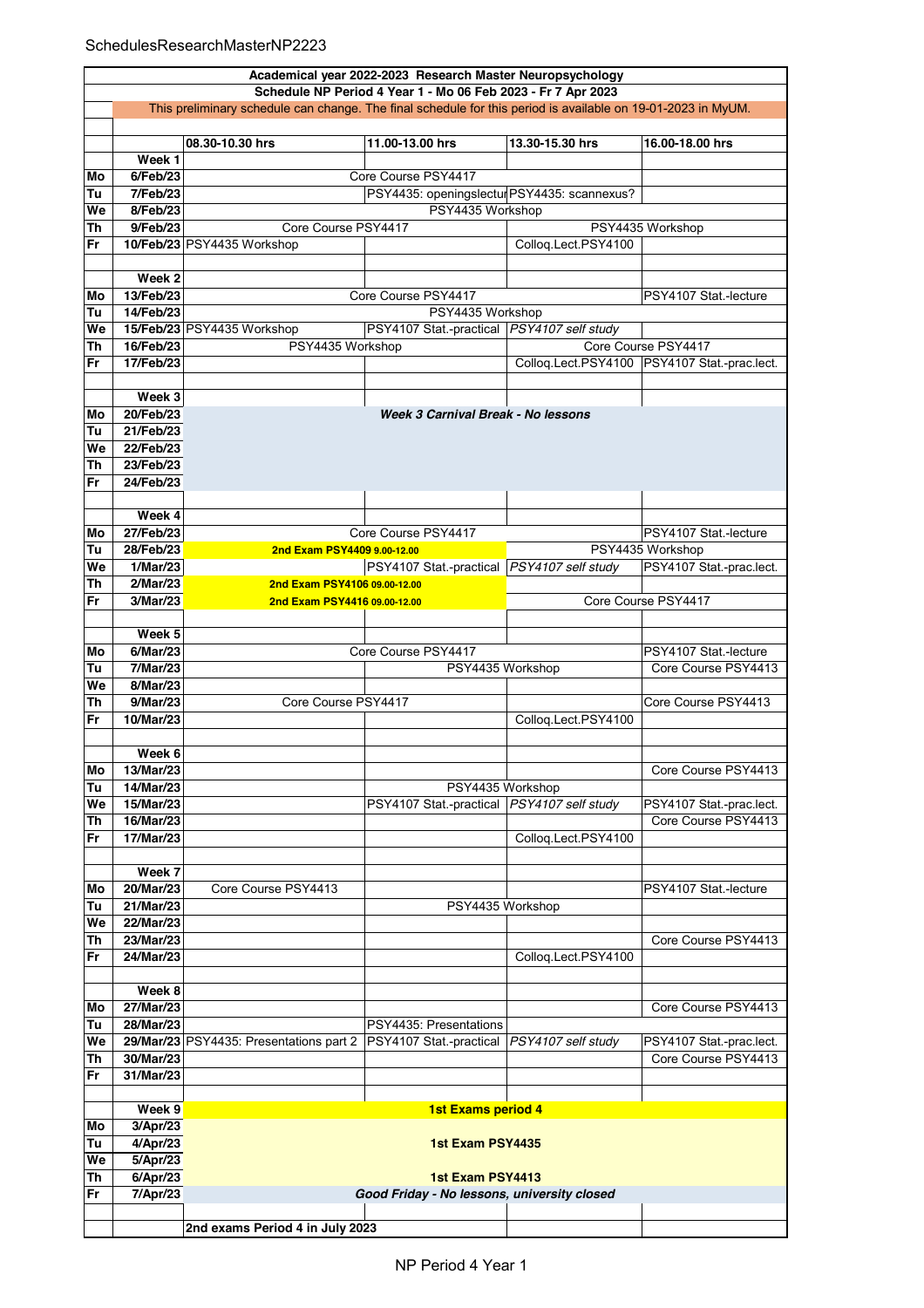|           |                                                              |                                                                                                              | Academical year 2022-2023 Research Master Neuropsychology |                                             |                             |  |  |  |
|-----------|--------------------------------------------------------------|--------------------------------------------------------------------------------------------------------------|-----------------------------------------------------------|---------------------------------------------|-----------------------------|--|--|--|
|           | Schedule NP Period 5 Year 1 - Mo 10 Apr 2023 - Fr 9 Jun 2023 |                                                                                                              |                                                           |                                             |                             |  |  |  |
|           |                                                              | This preliminary schedule can change. The final schedule for this period is available on 23-03-2023 in MyUM. |                                                           |                                             |                             |  |  |  |
|           |                                                              |                                                                                                              |                                                           |                                             |                             |  |  |  |
|           |                                                              | 08.30-10.30 hrs                                                                                              | 11.00-13.00 hrs                                           | 13.30-15.30 hrs                             | 16.00-18.00 hrs             |  |  |  |
|           | Week 1                                                       |                                                                                                              | 2nd Exams period 3                                        |                                             |                             |  |  |  |
| Mo        | 10/Apr/23                                                    |                                                                                                              | Easter Monday - No lessons, university closed             |                                             |                             |  |  |  |
| Tu        | 11/Apr/23                                                    |                                                                                                              |                                                           |                                             |                             |  |  |  |
| We        | 12/Apr/23                                                    | 2nd Exam PSY4108                                                                                             |                                                           |                                             |                             |  |  |  |
| Th        | 13/Apr/23                                                    |                                                                                                              |                                                           |                                             |                             |  |  |  |
| Fr        | 14/Apr/23                                                    |                                                                                                              |                                                           |                                             |                             |  |  |  |
|           |                                                              |                                                                                                              |                                                           |                                             |                             |  |  |  |
|           | Week <sub>2</sub>                                            |                                                                                                              |                                                           |                                             |                             |  |  |  |
| Mo        | 17/Apr/23                                                    |                                                                                                              |                                                           |                                             | PSY4107 Stat.-lecture       |  |  |  |
| Tu        | 18/Apr/23                                                    |                                                                                                              |                                                           |                                             |                             |  |  |  |
| We        | 19/Apr/23                                                    |                                                                                                              |                                                           |                                             |                             |  |  |  |
| Th        | 20/Apr/23                                                    |                                                                                                              |                                                           | Core Course PSY4414                         |                             |  |  |  |
| <b>Fr</b> | 21/Apr/23                                                    |                                                                                                              | Skills Training PSY4423                                   | Colloq.Lect.PSY4100                         | Core Course PSY4414         |  |  |  |
|           |                                                              |                                                                                                              |                                                           |                                             |                             |  |  |  |
|           | Week 3                                                       |                                                                                                              |                                                           |                                             |                             |  |  |  |
| Mo        | 24/Apr/23                                                    |                                                                                                              |                                                           |                                             |                             |  |  |  |
| Tu        | 25/Apr/23                                                    | Core Course PSY4414                                                                                          |                                                           | Skills Training PSY4423                     |                             |  |  |  |
| We        | 26/Apr/23                                                    |                                                                                                              | PSY4107 Stat.-practical                                   | PSY4107 self study                          | PSY4107 Stat -prac.lect.    |  |  |  |
| Th        | 27/Apr/23                                                    |                                                                                                              | King's Day - No lessons, university closed                |                                             |                             |  |  |  |
| <b>Fr</b> | 28/Apr/23                                                    |                                                                                                              | Bridging Day - No lessons, university closed              |                                             |                             |  |  |  |
|           |                                                              |                                                                                                              |                                                           |                                             |                             |  |  |  |
|           | Week 4                                                       |                                                                                                              |                                                           |                                             |                             |  |  |  |
| Mo        | 1/May/23                                                     |                                                                                                              |                                                           |                                             |                             |  |  |  |
| Tu        | 2/May/23                                                     |                                                                                                              |                                                           | Skills Training PSY4423                     |                             |  |  |  |
| We        | 3/May/23                                                     |                                                                                                              |                                                           |                                             |                             |  |  |  |
| Th        | 4/May/23                                                     |                                                                                                              | Core Course PSY4414                                       |                                             |                             |  |  |  |
| Fr        |                                                              |                                                                                                              |                                                           |                                             |                             |  |  |  |
|           | 5/May/23                                                     |                                                                                                              | Liberation Day - No lessons, university closed            |                                             |                             |  |  |  |
|           |                                                              |                                                                                                              |                                                           |                                             |                             |  |  |  |
|           | Week 5                                                       |                                                                                                              |                                                           |                                             |                             |  |  |  |
| Mo        | 8/May/23                                                     |                                                                                                              |                                                           |                                             | PSY4107 Stat.-lecture       |  |  |  |
| Tu        | $\overline{9}$ /May/23                                       |                                                                                                              |                                                           | Skills Training PSY4423                     |                             |  |  |  |
| We        | 10/May/23                                                    |                                                                                                              | Skills Training PSY4423                                   | Core Course PSY4414                         |                             |  |  |  |
| Th        | 11/May/23                                                    |                                                                                                              |                                                           |                                             |                             |  |  |  |
| Fr        |                                                              | 12/May/23 PSY4107 Stat.-practical                                                                            | PSY4107 self study                                        | Collog.Lect.PSY4100                         | PSY4107 Stat.-prac.lect.    |  |  |  |
|           | Week 6                                                       |                                                                                                              |                                                           |                                             |                             |  |  |  |
| Mo        | 15/May/23                                                    |                                                                                                              | Core Course PSY4414                                       |                                             | PSY4107 Stat.-lecture       |  |  |  |
|           |                                                              |                                                                                                              |                                                           |                                             | Skills Training PSY4423     |  |  |  |
| Tu        | 16/May/23                                                    |                                                                                                              |                                                           |                                             |                             |  |  |  |
| We        | 17/May/23                                                    |                                                                                                              |                                                           |                                             |                             |  |  |  |
| Th<br>Fr  | 18/May/23                                                    | Ascension Day - No lessons, university closed<br>Bridging Day - No lessons, university closed                |                                                           |                                             |                             |  |  |  |
|           | 19/May/23                                                    |                                                                                                              |                                                           |                                             |                             |  |  |  |
|           | Week 7                                                       |                                                                                                              |                                                           |                                             |                             |  |  |  |
| Mo        |                                                              | 22/May/23 PSY4107 Stat.-practical                                                                            |                                                           |                                             |                             |  |  |  |
| Tu        | 23/May/23                                                    |                                                                                                              | Skills Train. PSY4424                                     |                                             | PSY4107 A.Stat.II-prac.Lect |  |  |  |
|           |                                                              |                                                                                                              | Skills Training PSY4423                                   |                                             |                             |  |  |  |
| We        | 24/May/23                                                    | Skills Train. PSY4424                                                                                        | Core Course PSY4414                                       |                                             | Core Course PSY4414         |  |  |  |
| Th<br>Fr  | 25/May/23                                                    |                                                                                                              |                                                           |                                             |                             |  |  |  |
|           |                                                              | 26/May/23 PSY4107 Stat.-prac.lect.                                                                           |                                                           | Colloq.Lect.PSY4100                         |                             |  |  |  |
|           |                                                              |                                                                                                              |                                                           |                                             |                             |  |  |  |
|           | Week 8                                                       |                                                                                                              |                                                           |                                             |                             |  |  |  |
| Mo        | 29/May/23                                                    |                                                                                                              |                                                           | Whit Monday - No lessons, university closed |                             |  |  |  |
| Tu        | 30/May/23                                                    |                                                                                                              | Skills Train. PSY4424                                     |                                             |                             |  |  |  |
| We        | 31/May/23                                                    |                                                                                                              | Skills Training PSY4423                                   |                                             | PSY4107 A.Stat.II-prac.Lect |  |  |  |
| Th        | 1/Jun/23                                                     |                                                                                                              | Skills Train. PSY4424                                     |                                             |                             |  |  |  |
| Fr        | 2/Jun/23                                                     |                                                                                                              |                                                           | Collog.Lect.PSY4100                         |                             |  |  |  |
|           |                                                              |                                                                                                              |                                                           |                                             |                             |  |  |  |
|           | Week 9                                                       |                                                                                                              | <b>1st Exams period 5</b>                                 |                                             |                             |  |  |  |
| Mo        | 5/Jun/23                                                     |                                                                                                              |                                                           |                                             |                             |  |  |  |
| Tu        | 6/Jun/23                                                     |                                                                                                              |                                                           |                                             |                             |  |  |  |
| We        | 7/Jun/23                                                     |                                                                                                              | 1st Exam PSY4107                                          |                                             |                             |  |  |  |
| Th        | 8/Jun/23                                                     |                                                                                                              |                                                           |                                             |                             |  |  |  |
| Fr        | 9/Jun/23                                                     |                                                                                                              |                                                           |                                             |                             |  |  |  |
|           |                                                              |                                                                                                              |                                                           |                                             |                             |  |  |  |
|           |                                                              | 2nd exams Period 5 in July 2023                                                                              |                                                           |                                             |                             |  |  |  |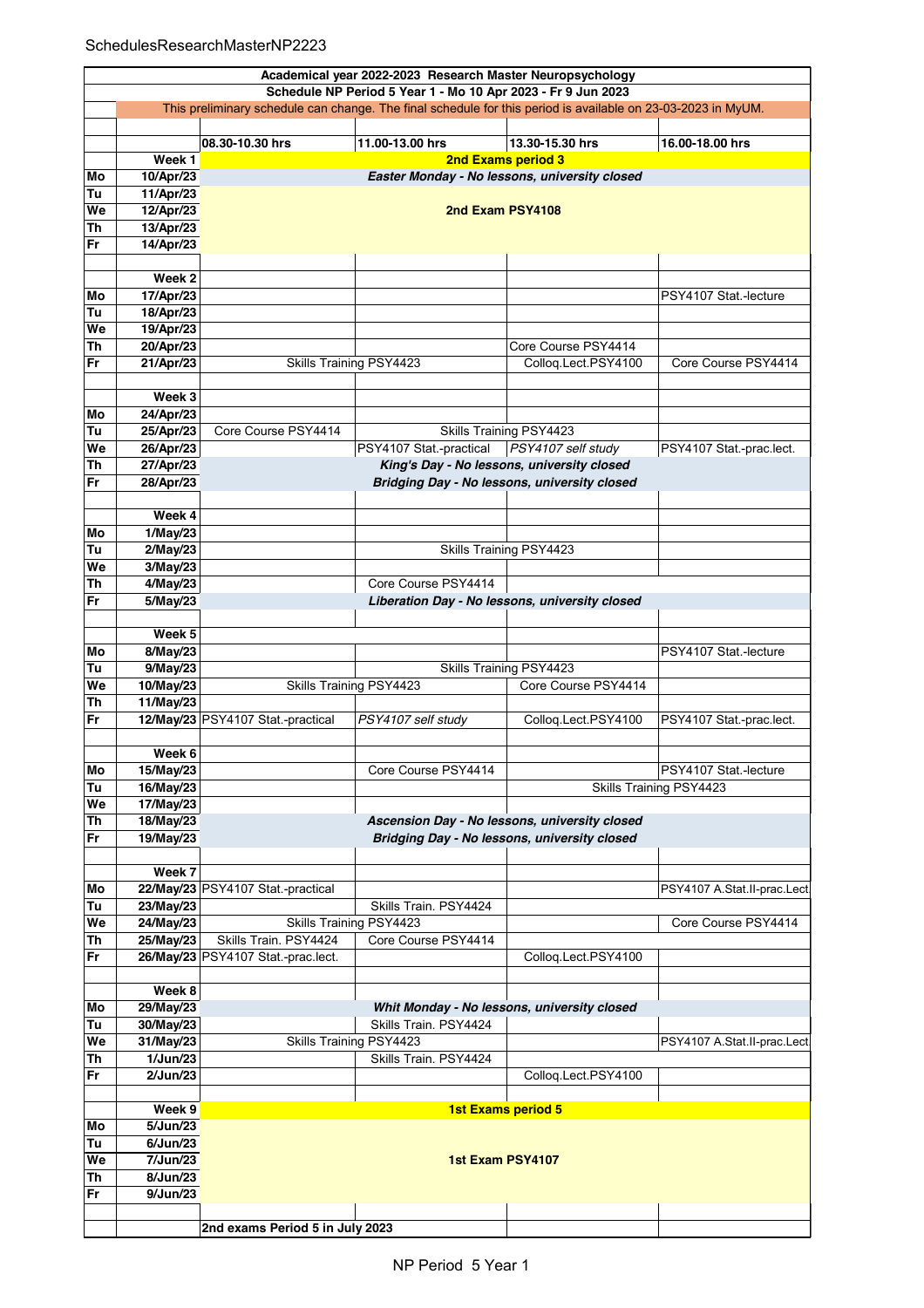## SchedulesResearchMasterNP2223

|           | Academical year 2022-2023 Research Master Neuropsychology                                                    |                       |                                   |                          |                          |  |  |  |  |
|-----------|--------------------------------------------------------------------------------------------------------------|-----------------------|-----------------------------------|--------------------------|--------------------------|--|--|--|--|
|           | Schedule NP Period 6 Year 1 - Mo 12 Jun 2023 - Fr 14 Jul 2023                                                |                       |                                   |                          |                          |  |  |  |  |
|           | This preliminary schedule can change. The final schedule for this period is available on 25-05-2023 in MyUM. |                       |                                   |                          |                          |  |  |  |  |
|           |                                                                                                              |                       |                                   |                          |                          |  |  |  |  |
|           |                                                                                                              | 08.30-10.30 hrs       | 11.00-13.00 hrs                   | 13.30-15.30 hrs          | 16.00-18.00 hrs          |  |  |  |  |
|           | $\overline{\text{Week}}$ 1                                                                                   |                       |                                   |                          |                          |  |  |  |  |
| Mo        | 12/Jun/23                                                                                                    |                       |                                   |                          | Reserved for infosession |  |  |  |  |
| Tu        | 13/Jun/23                                                                                                    |                       | Workshop PSY4335 (+PP) 8.30-13.00 | Core Course PSY4415      | Workshop PSY4114 L       |  |  |  |  |
| We        | 14/Jun/23                                                                                                    |                       | Workshop PSY4335 (+PP) 8.30-13.00 |                          | Workshop PSY4114         |  |  |  |  |
| <b>Th</b> | 15/Jun/23                                                                                                    |                       | Workshop PSY4335 (+PP) 8.30-13.00 | Core Course PSY4415      |                          |  |  |  |  |
| <b>Fr</b> | 16/Jun/23                                                                                                    |                       | Skills Train. PSY4424             |                          | Workshop PSY4114         |  |  |  |  |
|           |                                                                                                              |                       |                                   |                          |                          |  |  |  |  |
|           | Week 2                                                                                                       |                       |                                   |                          |                          |  |  |  |  |
| Mo        | 19/Jun/23                                                                                                    |                       | Workshop PSY4371                  | Core Course PSY4415      |                          |  |  |  |  |
| Tu        | 20/Jun/23                                                                                                    |                       | Skills Train. PSY4424             |                          |                          |  |  |  |  |
| We        | 21/Jun/23                                                                                                    |                       | Workshop PSY4371                  |                          |                          |  |  |  |  |
| <b>Th</b> | 22/Jun/23                                                                                                    |                       |                                   | Core Course PSY4415      |                          |  |  |  |  |
| Fr        | 23/Jun/23                                                                                                    |                       | Skills Train. PSY4424             | Colloq.Lect.PSY4100      |                          |  |  |  |  |
|           |                                                                                                              |                       |                                   |                          |                          |  |  |  |  |
|           | Week 3                                                                                                       |                       |                                   |                          |                          |  |  |  |  |
| Mo        | 26/Jun/23                                                                                                    |                       | Workshop PSY4371                  | Core Course PSY4415      |                          |  |  |  |  |
| Tu        | 27/Jun/23                                                                                                    |                       |                                   |                          |                          |  |  |  |  |
| We        | 28/Jun/23                                                                                                    |                       | Workshop PSY4371                  |                          |                          |  |  |  |  |
| Th        | 29/Jun/23                                                                                                    | Skills Train. PSY4424 |                                   | Core Course PSY4415      |                          |  |  |  |  |
| Fr        | 30/Jun/23                                                                                                    |                       |                                   |                          |                          |  |  |  |  |
|           |                                                                                                              |                       |                                   |                          |                          |  |  |  |  |
|           | Week 4                                                                                                       |                       |                                   | 1st Exams period 6       |                          |  |  |  |  |
| Mo        | 3/Jul/23                                                                                                     |                       |                                   | Core Course PSY4415      |                          |  |  |  |  |
| Tu        | 4/Jul/23                                                                                                     |                       |                                   |                          |                          |  |  |  |  |
| We        | 5/Jul/23                                                                                                     |                       |                                   |                          |                          |  |  |  |  |
| Th        | 6/Jul/23                                                                                                     |                       |                                   | Core Course PSY4415      |                          |  |  |  |  |
| <b>Fr</b> | 7/Jul/23                                                                                                     |                       |                                   |                          |                          |  |  |  |  |
|           |                                                                                                              |                       |                                   |                          |                          |  |  |  |  |
|           | Week 5                                                                                                       |                       |                                   | 2nd Exams period $4 + 5$ |                          |  |  |  |  |
| Mo        | 10/Jul/23                                                                                                    |                       |                                   |                          |                          |  |  |  |  |
| Tu        | 11/Jul/23                                                                                                    |                       |                                   | 2nd Exam PSY4413         |                          |  |  |  |  |
| We        | 12/Jul/23                                                                                                    |                       |                                   | 2nd Exam PSY4435         |                          |  |  |  |  |
| Th        | 13/Jul/23                                                                                                    |                       |                                   | 2nd Exam PSY4107         |                          |  |  |  |  |
| Fr        | 14/Jul/23                                                                                                    |                       |                                   |                          |                          |  |  |  |  |
|           |                                                                                                              |                       |                                   |                          |                          |  |  |  |  |
|           | 2nd exams period 6 in beginning of august?                                                                   |                       |                                   |                          |                          |  |  |  |  |